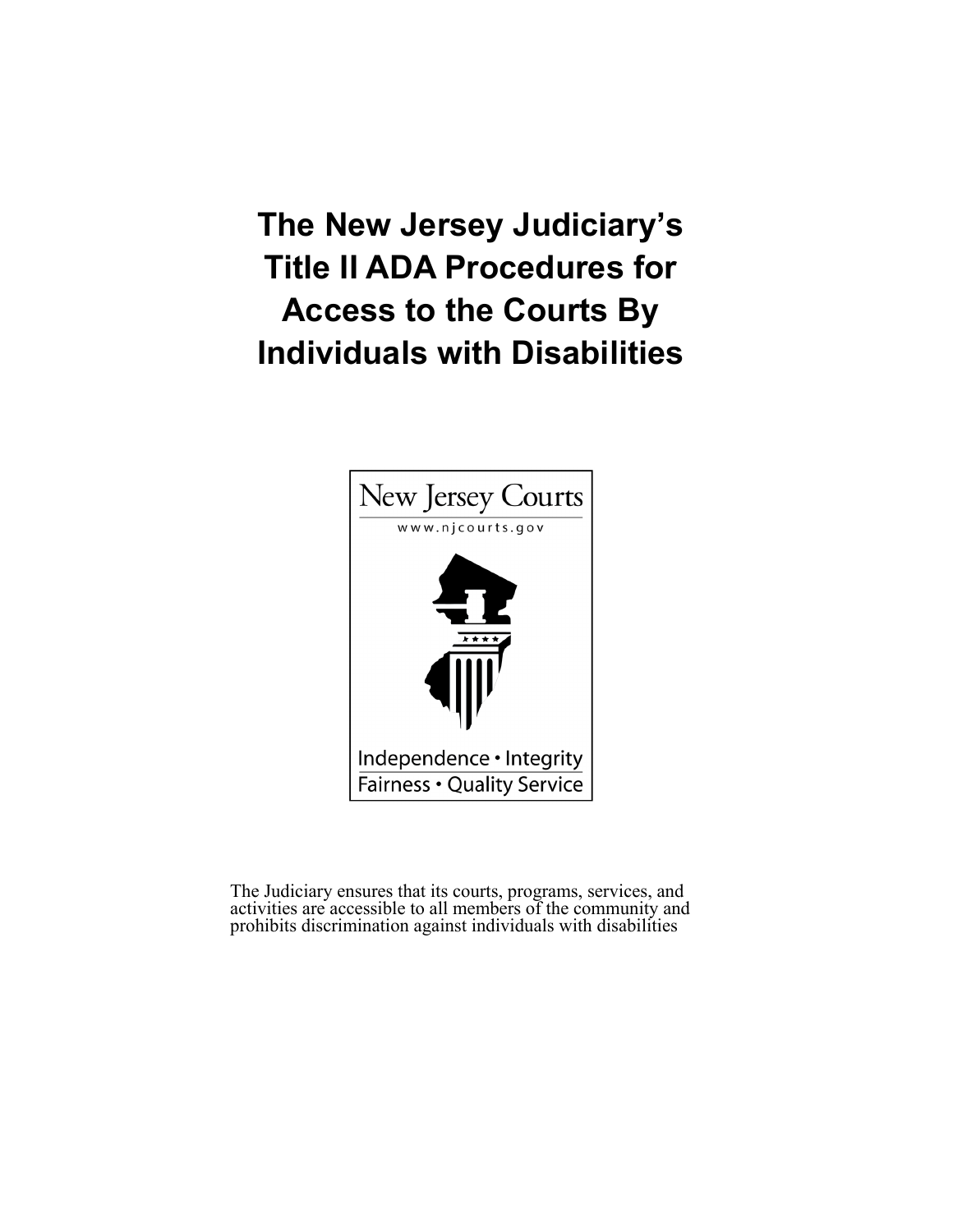# **Relevant Provisions of the Judiciary Policy Prohibiting Discrimination Against Individuals with Disabilities**

### **Court users**

The Judiciary is committed to complying with the Americans with Disabilities Act (ADA), the New Jersey Law Against Discrimination (NJLAD), and other applicable antidiscrimination statutes. The Judiciary will not discriminate against a court user -- litigants, witnesses, victims, spectators, jurors, attorneys, agency representatives, volunteers, probationers and participants in court programs, services and activities -- on the basis of a disability regarding that individual's access to court proceedings, programs, services and activities.

# **Reasonable accommodations**

The Judiciary will provide a reasonable accommodation for a court user with a disability, enabling the individual to access and participate in court proceedings, programs, services and activities, provided that the accommodation does not fundamentally alter the nature of a Judiciary program, service or activity or impose an undue hardship upon the Judiciary. A court user with a disability may request a reasonable accommodation by contacting the local Title II ADA coordinator listed in this brochure or at njcourts.gov.

# **What is the New Jersey Judiciary?**

The New Jersey Judiciary consists of the local Superior Courts (the county courts/vicinages) and the central office, which includes the Supreme Court; the Superior Court, Appellate Division; the Superior Court Clerk's Office; the Tax Court; the Disciplinary Review Board; the Office of Attorney Ethics; the Lawyers' Fund for Client Protection; the Administrative Office of the Courts; and Probation Services.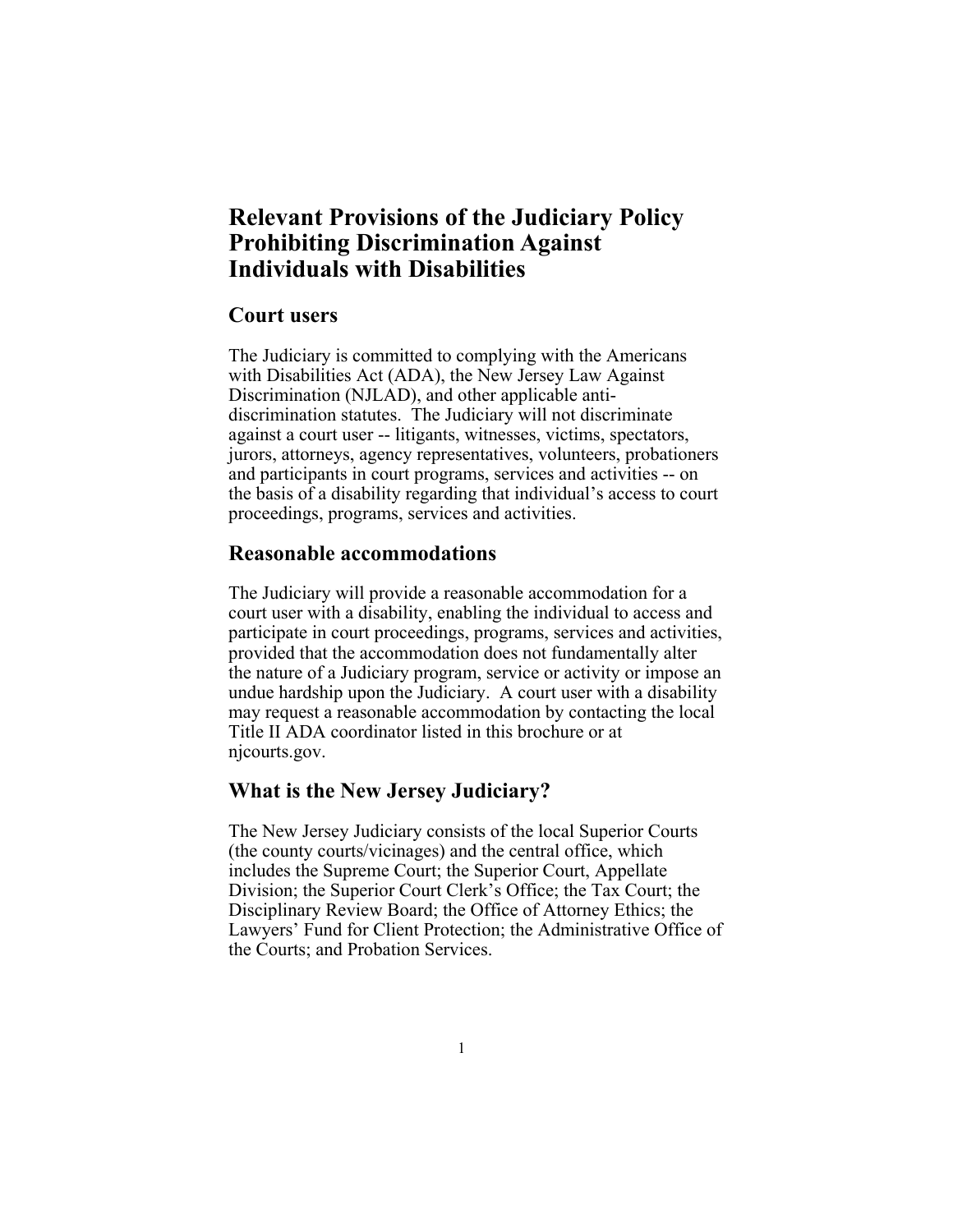# **Access by court users with disabilities**

Court users with disabilities seek to participate in the court's programs, services and activities. The Judiciary provides court users with disabilities with effective accommodations to give them an equal opportunity to participate.

# **What types of accommodations does the Judiciary provide?**

The following are examples of accommodations that the Judiciary may provide:

- Interpreters: American Sign Language (ASL), Certified Deaf Interpreters (CDI), oral interpreters, tactile interpreters for people who are deaf and blind and transliterators
- Communication Access Realtime Translation (CART) also known as real-time captioning , text in alternative formats, such as Braille, audio access and Assistive Listening Devices (ALD)
- Readers and notetakers
- Alternative seating arrangements and locations
- Modified schedules

### **How do I request an accommodation?**

You, your lawyer or anyone acting on your behalf, can request an accommodation. For example, when you are in court, you can tell the judge or court staff, such as the court clerk, that you need an accommodation for your next appearance. The Judiciary also has assigned staff who are called Title II ADA coordinators to handle your accommodation request. The Title II ADA coordinators are listed in this brochure and at njcourts.gov.

You can contact the Title II ADA coordinator in the location where your case or matter is being handled or where the Judiciary program, service or activity is provided. There are Title II ADA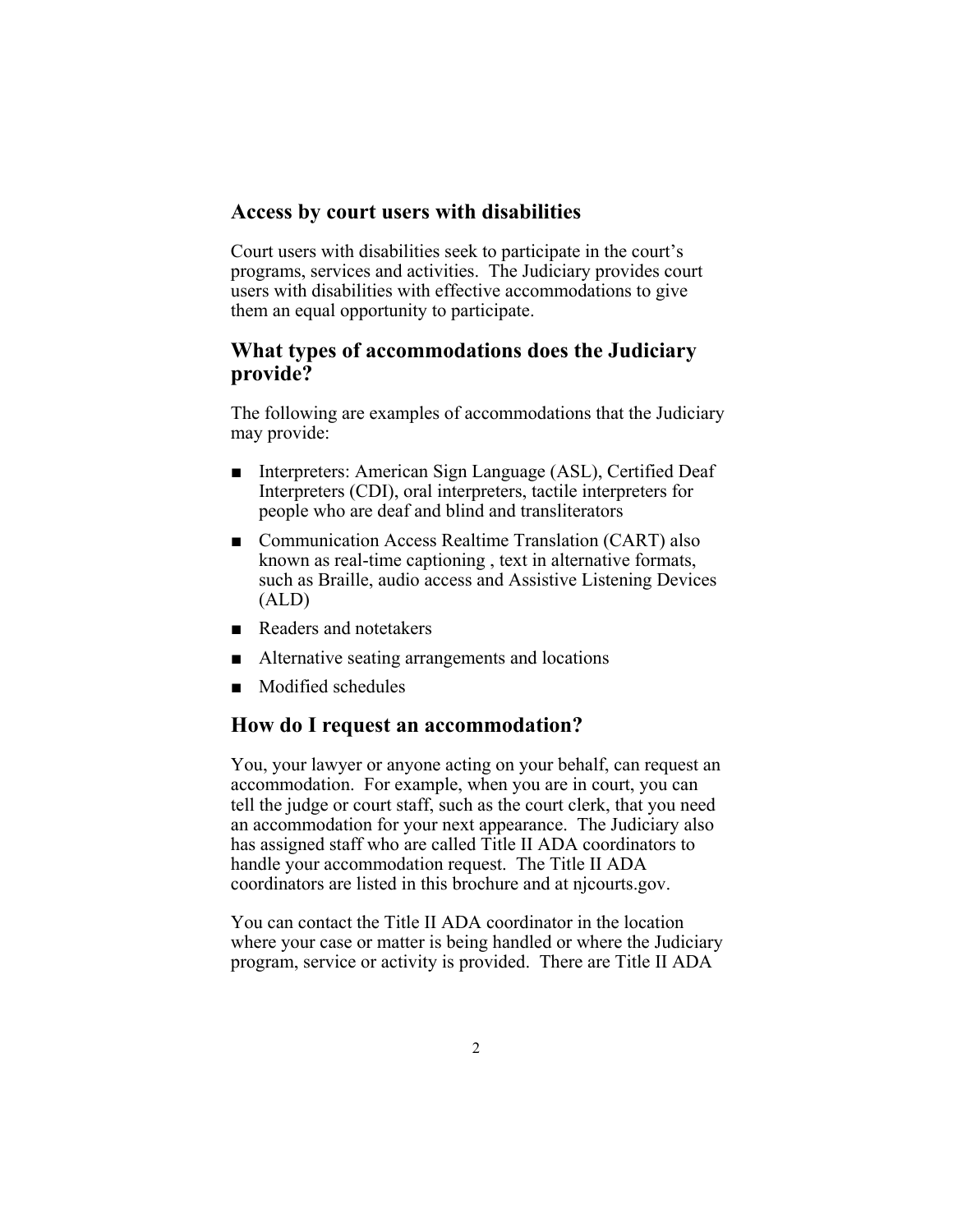coordinators in each Superior Court (county or local courthouse) and the central office. Try to give the court at least two weeks notice before your court appearance. If your matter is emergent, contact the Title II ADA coordinator immediately.

# **Can I suggest to the Judiciary what accommodation would work for me?**

Yes, the Judiciary encourages you to tell us what kind of accommodation would enable you to effectively participate in the Judiciary's proceedings, programs, services and activities. While we might not be able to fulfill your exact accommodation request, we will strive to provide you with an equal opportunity to participate.

# **If my accommodation does not work for me, what do I do?**

If you are in a courthouse, you can tell the judge or court staff. You can also always contact the Title II ADA coordinator.

# **If I am still not satisfied with my accommodation, what should I do?**

If you spoke with the Title II ADA coordinator or court staff about your accommodation, and still feel that your access issue is not resolved, you may file a court user accommodation appeal with the assignment judge in any of the county courthouses or with the administrative director of the courts. The court user accommodation appeal form is available from the local Title II ADA coordinator or at njcourts.gov.

We encourage you to file your appeal as quickly as possible. We will only share information about you that is necessary to address your appeal.

Filing a court user accommodation appeal does not in any way limit or replace other legal remedies that may be available.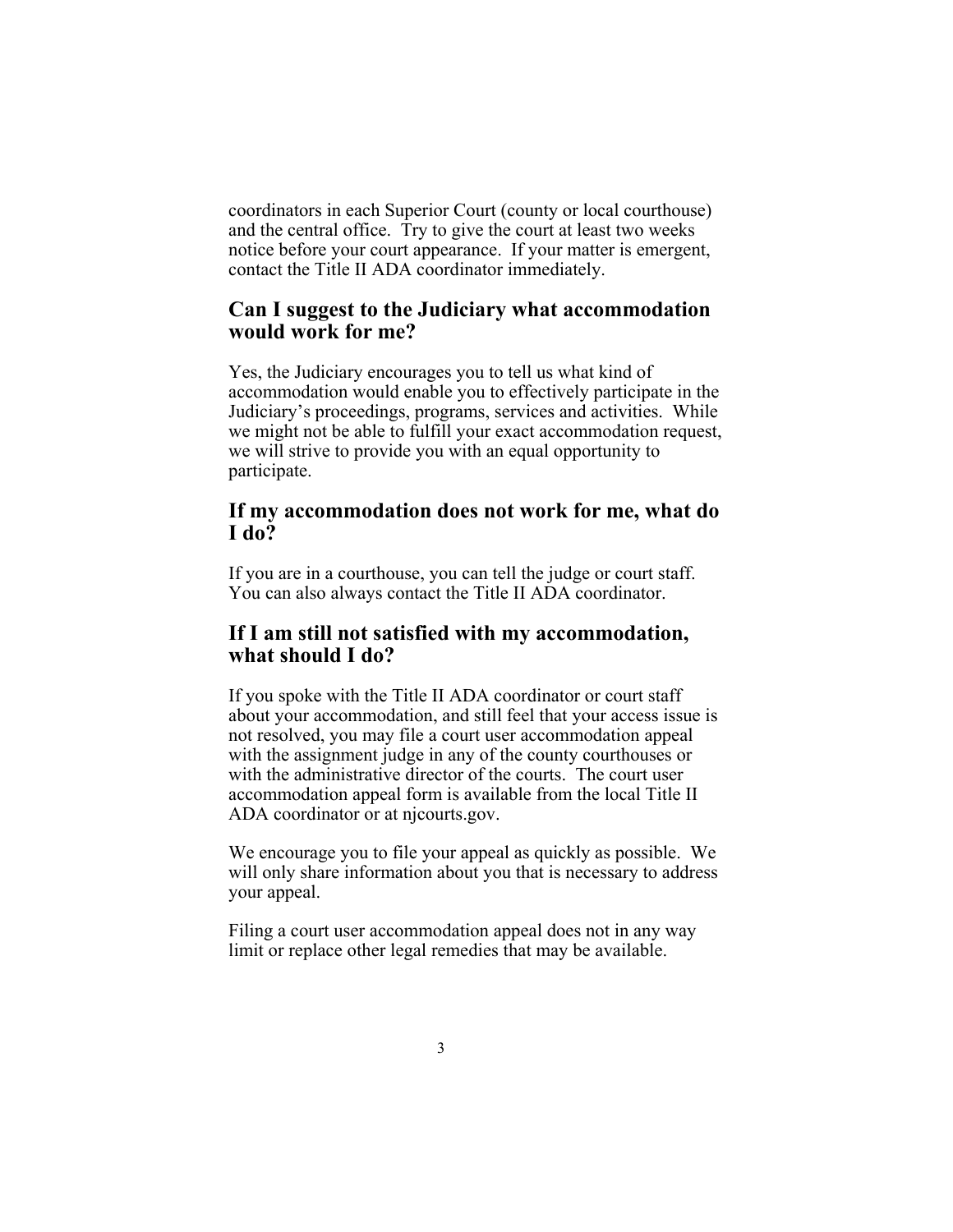# **If everything went well with the accommodation provided for me, how do I let the Judiciary know?**

You can provide feedback to the Title II ADA coordinator. We appreciate your feedback.

# **What do I do if I think I have been discriminated against because of my disability?**

If you believe that the Judiciary has discriminated against you based on a disability, you may file an internal EEO/AA complaint with the local EEO/AA officer at the vicinage/county level or the Judiciary Chief EEO/AA Officer, Administrative Office of the Courts, Richard J. Hughes Justice Complex, P.O. Box 037, Trenton, NJ 08625 or at 609-815-2915.

The Judiciary's internal EEO/AA complaint procedures do not prohibit you from filing a complaint with the U.S. Department of Justice, the New Jersey Division on Civil Rights or with any other agency. You should be aware that there are time limits for filing claims with outside agencies. Check with the outside agency for its filing deadlines.

Retaliation against any individual who complains about discrimination, files a discrimination complaint or who assists in the investigation of such complaints is prohibited. If you believe that the Judiciary has retaliated against you, you may file a complaint of retaliation with the local EEO/AA officer at the vicinage/county level or the Judiciary Chief EEO/AA Officer at the central office.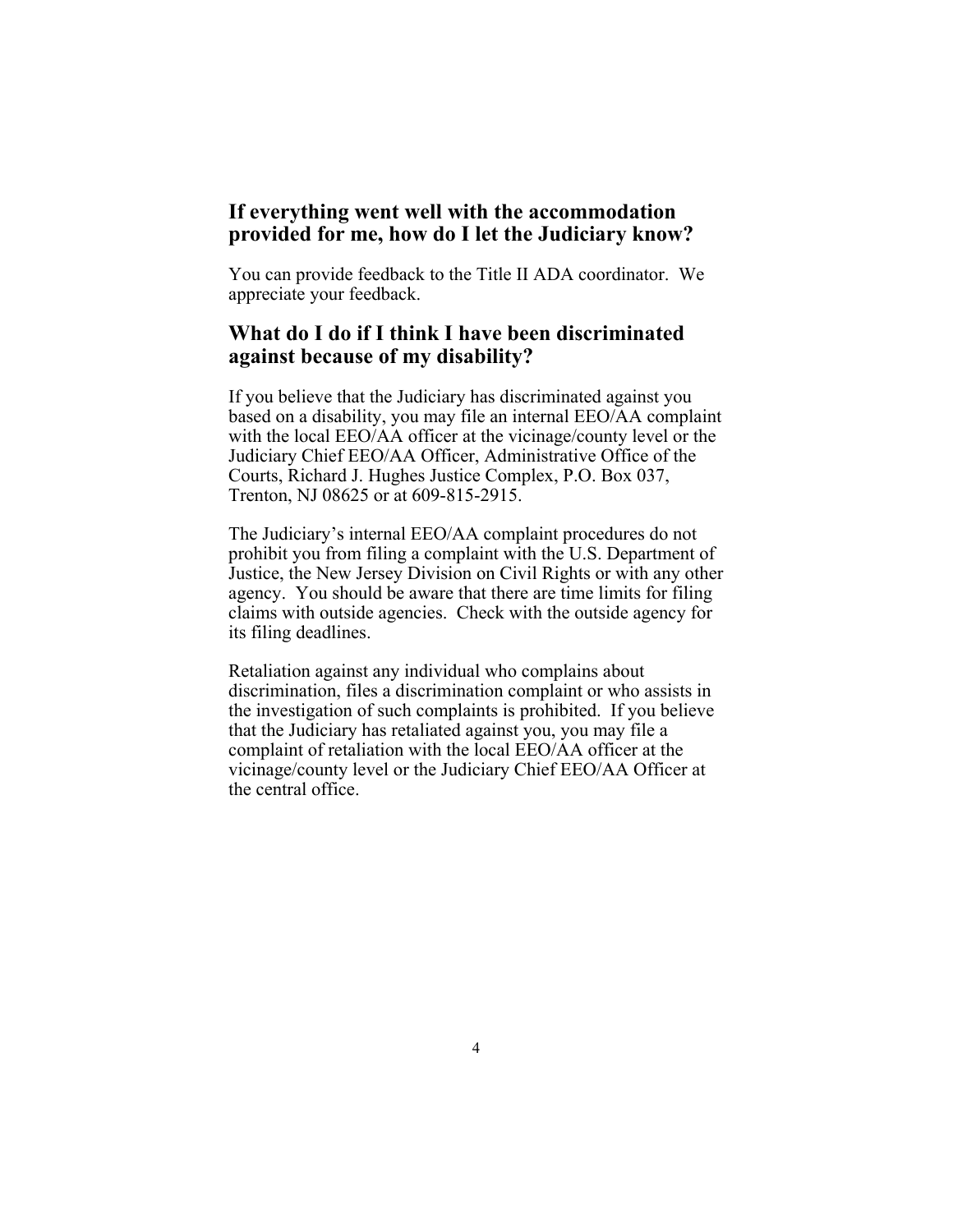# **TTY Users May Contact the NJ Relay Service at 711 or 1-800-852-7897**

#### **Local Title II ADA Coordinators**

#### **Vicinage 1, Atlantic/Cape May**

Atlantic County Civil Court Building Attn: Assistant Trial Court Administrator 1201 Bacharach Blvd. Atlantic City, NJ 08401 609-402-0100 ext. 47031

Atlantic County Criminal Courts Complex (Mays Landing) Attn: Assistant Trial Court Administrator 4997 Unami Blvd. Mays Landing, NJ 08330 609-402-0100 ext. 47031

Cape May County Courthouse Attn: Assistant Trial Court Administrator 9 N. Main St. Cape May Court House, NJ 08210 609-402-0100 ext. 47021

#### **Vicinage 2, Bergen**

Bergen County Justice Complex Attn: Operations Division 10 Main St., Suite 425 Hackensack, NJ 07601-3672 201-221-0700 ext. 25070

**Vicinage 3, Burlington** Burlington County Court Facility Attn: Operations Division 49 Rancocas Rd. Mount Holly, NJ 08060 609-288-9500 ext. 38021

#### **Vicinage 4, Camden**

Camden County Hall of Justice Attn: Operations Division 101 S. 5th St. Camden, NJ 08103 856-650-9100 ext. 43020

**Vicinage 5, Essex** Veterans Courthouse Attn: Operations Division 50 W. Market St., Rm 514 Newark, NJ 07102 973-776-9300 ext. 55700

#### **Vicinage 6, Hudson**

Hudson County Admin. Bldg. Attn: Operations Division 595 Newark Ave. Jersey City, NJ 07306 201-748-4400 ext. 66606

**Vicinage 7, Mercer** Mercer County Courthouse Attn: Operations Division 209 S. Broad St . Trenton, NJ 08650 609-571-4200 ext. 74030

**Vicinage 8, Middlesex** Middlesex County Courthouse Attn: Operations Division PO Box 964 New Brunswick, NJ 08903-0964 732-645-4300 ext. 88010

**Vicinage 9, Monmouth** Monmouth County Courthouse Attn: Operations Division 71 Monument Park Freehold, NJ 07728 732-358-8700 ext. 87765

### **Vicinage 10, Morris/Sussex**

Morris County Courthouse Attn: Operations Division PO Box 910 Morristown, NJ 07963-0910 862-397-5700 ext. 75022

Sussex County Courthouse Attn: Assistant Trial Court Administrator 43-47 High St. Newton, NJ 07860 862-397-5700 ext. 75041

#### **Vicinage 11, Passaic**

Passaic County Courthouse Attn: Operations Division 77 Hamilton St. Paterson, NJ 07470 973-653-2910 ext. 24490

**Vicinage 12, Union**

Union County Courthouse Attn: Operations Division 2 Broad St. Elizabeth, NJ 07207 908-787-1650 ext. 22100

#### **Vicinage 13, Somerset/Hunterdon/Warren**

Somerset County Courthouse Attn: Assistant Trial Court Administrator PO Box 3000, 20 N. Bridge St. Somerville, NJ 08876-1262 908-332-7700 ext. 13750

Hunterdon County Courthouse Attn: Operations Division 65 Park Ave. Flemington, NJ 08822 908-824-9750 ext. 13030

Warren County Courthouse Attn: Operations Division 413 2nd St., P.O. Box 900 Belvidere, NJ 07823 908-750-8100 ext. 13010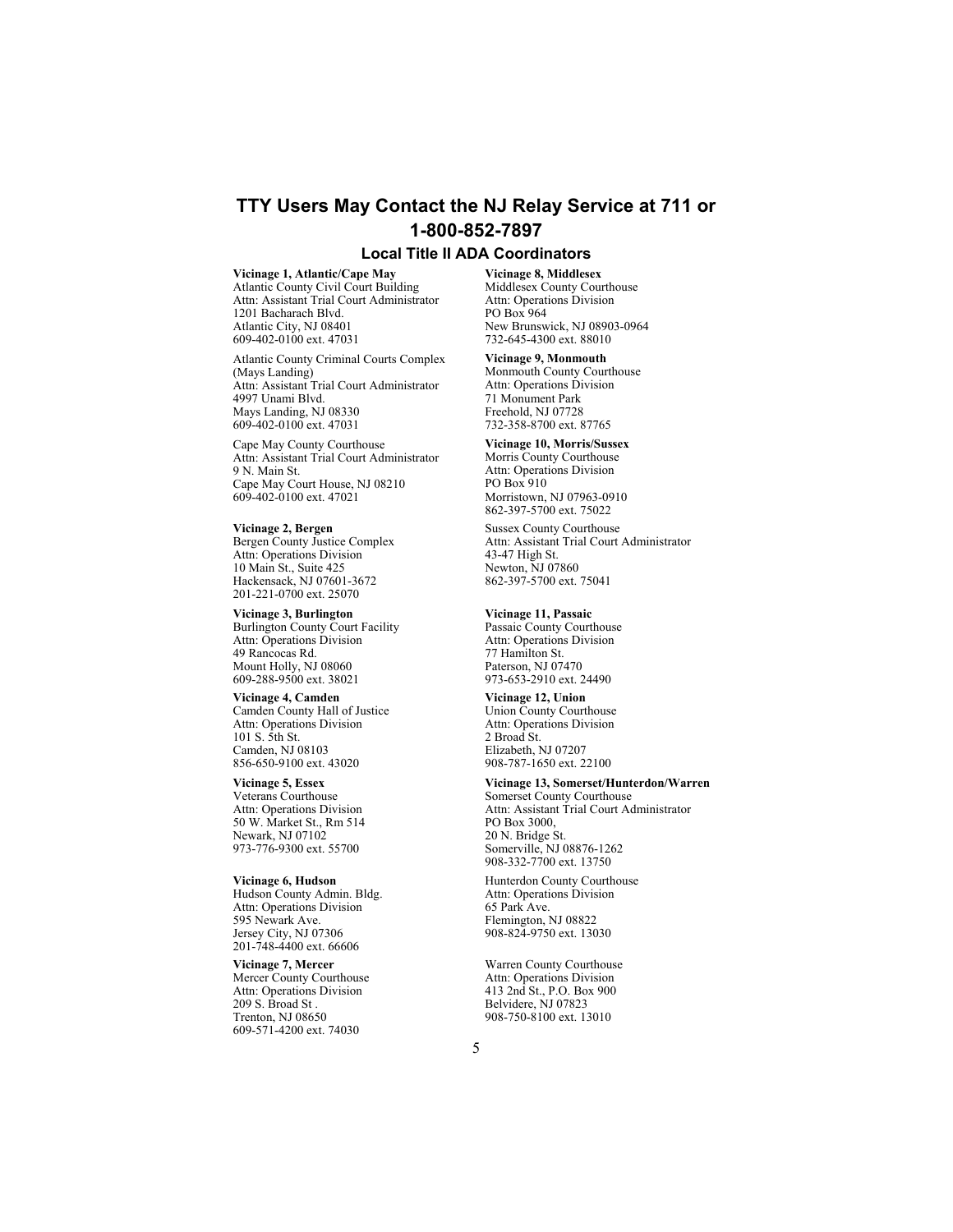### **Local Title II ADA Coordinators** (continued)

### **Vicinage 14, Ocean**

Ocean County Justice Complex Attn: Operations Division 120 Hooper Ave., Room 240 PO Box 2191 Toms River, NJ 08754 732-504-0700 ext. 64025

#### **Vicinage 15, Cumberland/Gloucester/Salem**

Cumberland County Courthouse Attn: Assistant Trial Court Administrator Broad & Fayette St. Bridgeton, NJ 08302 856-878-5050, ext. 15236

 Gloucester County Justice Complex Attn: Assistant Trial Court Administrator 70 Hunter St. Woodbury NJ 08096 856-878-5050 ext. 15236

 Salem County Courthouse Attn: Assistant Trial Court Administrator 92 Market St. Salem, NJ 08079 856-878-5050 ext. 15936

### **Judiciary Central Office**

### **Supreme Court**

Deputy Clerk Supreme Court Clerk's Office Justice Complex, PO Box 970 Trenton, NJ 08625 609-815-2955

#### **Superior Court, Appellate Division**

Attn: Deputy Clerk for Administration Justice Complex, PO Box 968 Trenton, NJ 08625-0968 609-815-2950

#### **Administrative Office of the Courts**

Health & Safety Services Justice Complex, PO Box 985 Trenton, NJ 08625 609-815-2900 ext. 54848

#### **Office of Attorney Ethics**

Deputy Assistant Statewide Ethics Coordinator Supreme Court Clerk's Office Justice Complex, PO Box 970 Trenton, NJ 08625 609-403-7800

#### **Tax Court** Tax Court Administrator Tax Court Management Office Justice Complex, PO Box 972 Trenton, NJ 08625 609-815-2922

#### **Superior Court Clerk's Office**

Clerk Superior Court Clerk's Office PO Box 971 Trenton, NJ 08625 609-815-2900 ext. 54200

#### **Disciplinary Review Board**

Assistant Counsel PO Box 962 Trenton, NJ 08625 609-815-2920

### **Lawyers' Fund for Client Protection**

Deputy Counsel PO Box 961 Trenton, NJ 08625 609-815-3030

#### **Probation Services**

PO Box 974 Trenton, NJ 08625 609-815-3810

### **Statewide Judiciary Assistance Person to the Local Title II ADA Coordinators**

Chief, Health & Safety Services Justice Complex, PO Box 985 Trenton, NJ 08625 609-815-2900 ext. 54848